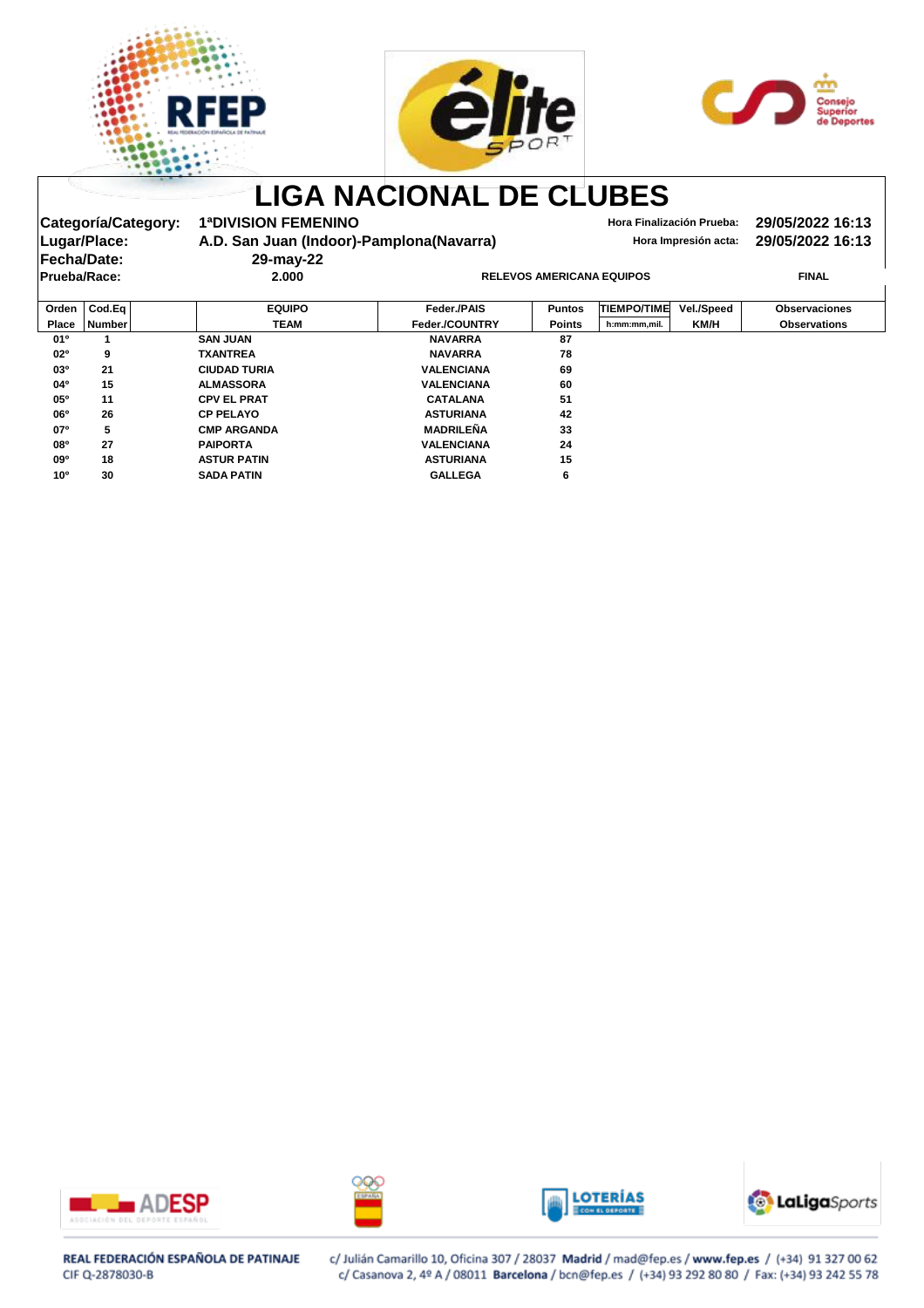





# **LIGA NACIONAL DE CLUBES**

**Fecha/Date: 29-may.-22**

**Categoría/Category: 1ªDIVISION FEMENINO Hora Finalización Prueba: 29/05/2022 16:13 A.D. San Juan (Indoor)-Pamplona(Navarra)** *praimersión acta:* **29/05/2022 16:13** 

**Prueba/Race: 2000 RELEVOS AMERICANA EQUIPOS FINAL**

|                 | Orden Cod.Eq. | <b>PATINADOR/A</b>                       | <b>EQUIPO</b>       | Feder./PAIS           | <b>Puntos</b> | <b>TIEMPO/TIME</b> | <b>Vel./Speed</b> | <b>Observaciones</b> |
|-----------------|---------------|------------------------------------------|---------------------|-----------------------|---------------|--------------------|-------------------|----------------------|
|                 | Orden Team C. | <b>Skater</b>                            | <b>TEAM</b>         | <b>Feder./COUNTRY</b> | <b>Points</b> | h:mm:mm,mil.       | KM/H              | <b>Observations</b>  |
| 1 <sup>o</sup>  | 61            | <b>ANCIN GAMBARTE, MAITE</b>             | <b>SAN JUAN</b>     | <b>NAVARRA</b>        | 21,75         |                    |                   |                      |
| 1 <sup>o</sup>  | 62            | ARANGUREN ARMENDARIZ, MADDI SAN JUAN     |                     | <b>NAVARRA</b>        | 21,75         |                    |                   |                      |
| 1 <sup>o</sup>  | 64            | ONATE JIMENEZ, MAIALEN                   | <b>SAN JUAN</b>     | <b>NAVARRA</b>        | 21,75         |                    |                   |                      |
| 1 <sup>°</sup>  | 65            | <b>PEJENAUTE LARRAYOZ, BEATRIZ</b>       | <b>SAN JUAN</b>     | <b>NAVARRA</b>        | 21,75         |                    |                   |                      |
| 2 <sup>o</sup>  | 71            | AMILLANO ZURBANO, AMAIUR                 | <b>TXANTREA</b>     | <b>NAVARRA</b>        | 26            |                    |                   |                      |
| 2 <sup>o</sup>  | 72            | ARTEAGA JAURRIETA, IZADI                 | <b>TXANTREA</b>     | <b>NAVARRA</b>        | 26            |                    |                   |                      |
| 2 <sup>o</sup>  | 73            | <b>ARZA GASTON, RUTH</b>                 | <b>TXANTREA</b>     | <b>NAVARRA</b>        | 26            |                    |                   |                      |
| 3 <sup>o</sup>  | 107           | <b>CABRERA CASINO, SARA</b>              | <b>CIUDAD TURIA</b> | <b>VALENCIANA</b>     | 17,25         |                    |                   |                      |
| 3 <sup>o</sup>  | 108           | <b>DONOSO ROIG, CARLA</b>                | <b>CIUDAD TURIA</b> | <b>VALENCIANA</b>     | 17,25         |                    |                   |                      |
| 3º              | 110           | <b>LOZANO FOSSATI, ARIANE</b>            | <b>CIUDAD TURIA</b> | <b>VALENCIANA</b>     | 17,25         |                    |                   |                      |
| 3º              | 111           | URREGO CASTAÑEDA, YIRLEY                 | <b>CIUDAD TURIA</b> | <b>VALENCIANA</b>     | 17,25         |                    |                   |                      |
| 4º              | -99           | <b>ESTRADA GUISADO, LOLA</b>             | <b>ALMASSORA</b>    | <b>VALENCIANA</b>     | 20            |                    |                   |                      |
| 4º              | 100           | <b>GENOVILLA PACHES, MIREIA</b>          | <b>ALMASSORA</b>    | <b>VALENCIANA</b>     | 20            |                    |                   |                      |
| 4º              | 101           | <b>GOICOCHEA ROLON, DAFNE</b>            | <b>ALMASSORA</b>    | <b>VALENCIANA</b>     | 20            |                    |                   |                      |
| 5 <sup>o</sup>  | 91            | <b>ESPIN REAL, JÚLIA</b>                 | <b>CPV EL PRAT</b>  | <b>CATALANA</b>       | 17            |                    |                   |                      |
| 5º              | 93            | <b>MORENO BALAGUE, TERESA</b>            | <b>CPV EL PRAT</b>  | <b>CATALANA</b>       | 17            |                    |                   |                      |
| 5º              | 94            | <b>RODRIGUEZ CORNEJO, ONA</b>            | <b>CPV EL PRAT</b>  | <b>CATALANA</b>       | 17            |                    |                   |                      |
| 6 <sup>9</sup>  | 112           | FERNANDEZ GARCÍA, YARA                   | <b>CP PELAYO</b>    | <b>ASTURIANA</b>      | 10,5          |                    |                   |                      |
| 6º              | 113           | <b>GONZALEZ ARTIME, AITANA</b>           | <b>CP PELAYO</b>    | <b>ASTURIANA</b>      | 10,5          |                    |                   |                      |
| 6º              | 114           | <b>MONTES GONZALEZ, LAURA</b>            | <b>CP PELAYO</b>    | <b>ASTURIANA</b>      | 10,5          |                    |                   |                      |
| 6º              | 115           | POSADA GUERRA, SHEILA                    | <b>CP PELAYO</b>    | <b>ASTURIANA</b>      | 10,5          |                    |                   |                      |
| 7º              | 66            | <b>ARREGUI GARCIA, SARA</b>              | <b>CMP ARGANDA</b>  | <b>MADRILEÑA</b>      | 11            |                    |                   |                      |
| 7º              | 67            | DEL RIO CALONGE, ABRIL                   | <b>CMP ARGANDA</b>  | <b>MADRILEÑA</b>      | 11            |                    |                   |                      |
| 7º              | 68            | <b>GOMEZ FERNANDEZ, SHEILA</b>           | <b>CMP ARGANDA</b>  | <b>MADRILEÑA</b>      | 11            |                    |                   |                      |
| 8º              | 116           | <b>ALAPONT MARTÍNEZ, LUCÍA</b>           | <b>PAIPORTA</b>     | <b>VALENCIANA</b>     | 6             |                    |                   |                      |
| 8º              | 117           | <b>CORTIJO FERNANDEZ, CARMEN</b>         | <b>PAIPORTA</b>     | <b>VALENCIANA</b>     | 6             |                    |                   |                      |
| 8º              | 118           | MOSQUERA BENTACOURT, MARÍA (PAIPORTA     |                     | <b>VALENCIANA</b>     | 6             |                    |                   |                      |
| 8º              | 120           | VILLENA SÁNCHEZ, EVA M.                  | <b>PAIPORTA</b>     | <b>VALENCIANA</b>     | 6             |                    |                   |                      |
| 9º              | 103           | BUDIRINCA, BEATRIZ ALEXANDRA ASTUR PATIN |                     | <b>ASTURIANA</b>      | 3,75          |                    |                   |                      |
| 9º              | 104           | <b>COCA REYERO, ALBA</b>                 | <b>ASTUR PATIN</b>  | <b>ASTURIANA</b>      | 3,75          |                    |                   |                      |
| 9º              | 105           | FERNANDEZ TUERO, ANDREA                  | <b>ASTUR PATIN</b>  | <b>ASTURIANA</b>      | 3,75          |                    |                   |                      |
| 9º              | 106           | <b>RODRIGUEZ GARCIA, PAULA</b>           | <b>ASTUR PATIN</b>  | <b>ASTURIANA</b>      | 3,75          |                    |                   |                      |
| 10 <sup>°</sup> | 121           | <b>BALSA FANJUL, MARIA</b>               | <b>SADA PATIN</b>   | <b>GALLEGA</b>        | 1,2           |                    |                   |                      |
| 10 <sup>°</sup> | 123           | OWONA GARCÍA, AINHOA                     | <b>SADA PATIN</b>   | <b>GALLEGA</b>        | 1,2           |                    |                   |                      |
| 10 <sup>°</sup> | 124           | PALMEIRO CASTRO, LAURA                   | <b>SADA PATIN</b>   | <b>GALLEGA</b>        | 1,2           |                    |                   |                      |
| 10 <sup>°</sup> | 125           | PARDO ALONSO, ANDREA                     | <b>SADA PATIN</b>   | <b>GALLEGA</b>        | 1,2           |                    |                   |                      |
| 10 <sup>°</sup> | 126           | PORTELA PARDO, PAULA                     | <b>SADA PATIN</b>   | <b>GALLEGA</b>        | 1,2           |                    |                   |                      |
|                 |               |                                          |                     |                       |               |                    |                   |                      |









REAL FEDERACIÓN ESPAÑOLA DE PATINAJE CIF Q-2878030-B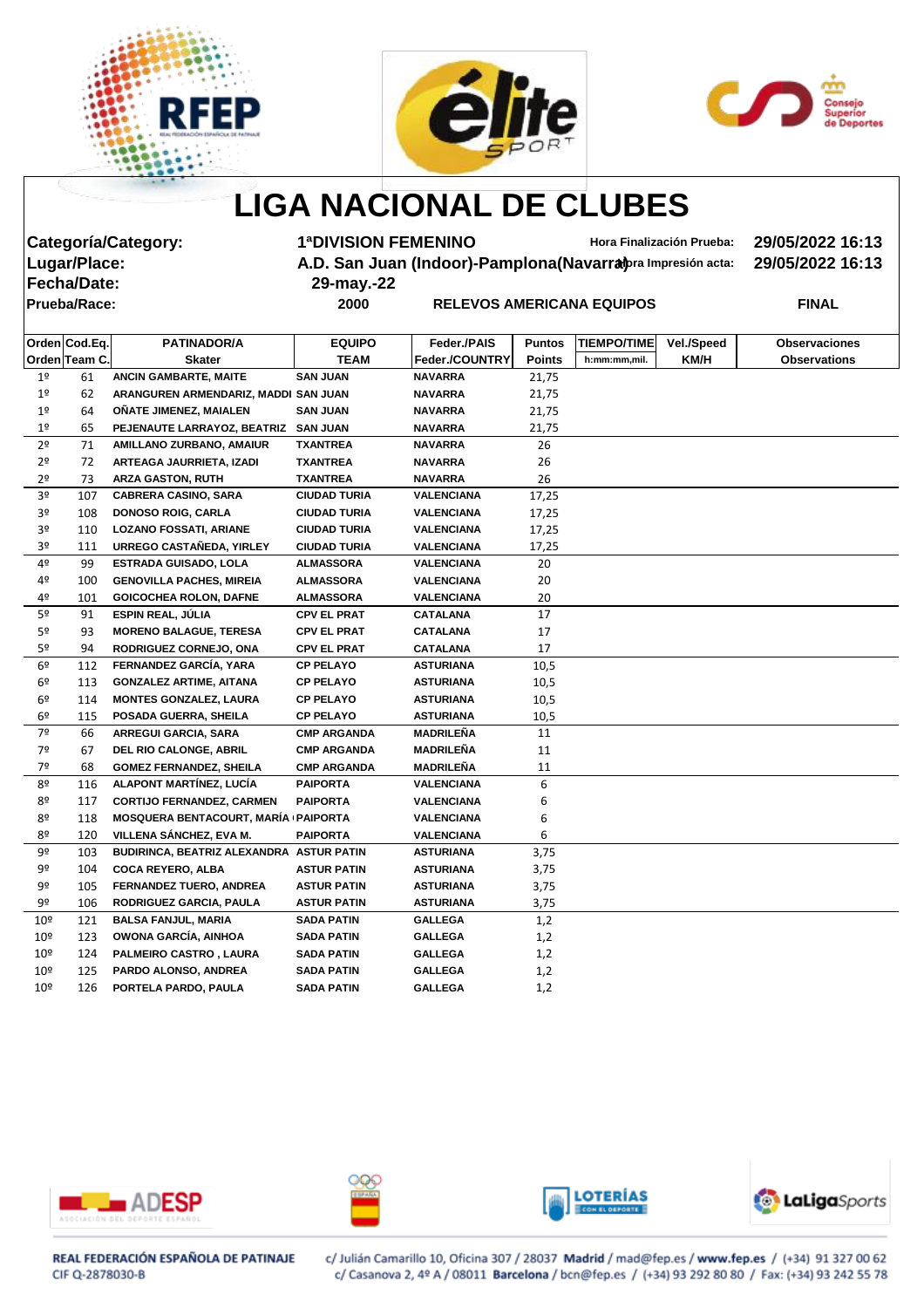|                 |    | <b>Liga Nacional de Clubes</b>        |                   |                                      |                                                          |                                                     |                        |  |  |                      |  |
|-----------------|----|---------------------------------------|-------------------|--------------------------------------|----------------------------------------------------------|-----------------------------------------------------|------------------------|--|--|----------------------|--|
|                 |    | Categoría/Categor 1ªDIVISION FEMENINO |                   |                                      |                                                          |                                                     | <b>PUNTOS / POINTS</b> |  |  |                      |  |
|                 |    |                                       |                   | 1ª Jorn.                             | 3ª Jorn.<br>1ª Jorn.<br>2ª Jorn.<br>3ª Jorn.<br>4ª Jorn. |                                                     |                        |  |  |                      |  |
|                 |    |                                       |                   | C.D. Amaya-<br>Pamplona(Na<br>varra) | C.D. Amaya-<br>Pamplona(Na<br>varra)                     | A.D. San Juan<br>(Indoor)-<br>Pamplona(Na<br>varra) |                        |  |  |                      |  |
|                 |    |                                       |                   | 28-may                               | 28-may                                                   | 29-may                                              |                        |  |  |                      |  |
| Orden           |    | <b>EQUIPO</b>                         | <b>PAIS</b>       | <b>S AMERICANA</b>                   | <b>PUNTOS</b>                                            | <b>SAMERICANA</b>                                   |                        |  |  |                      |  |
| <b>Place</b>    |    | <b>TEAM</b>                           | <b>COUNTRY</b>    | 500                                  | 10000                                                    | 2000                                                |                        |  |  | <b>GENERAL</b><br>ra |  |
| 1º              | 9  | <b>TXANTREA</b>                       | <b>NAVARRA</b>    | 87                                   | 48                                                       | 78                                                  |                        |  |  | 213                  |  |
| 2 <sup>0</sup>  | 15 | <b>ALMASSORA</b>                      | <b>VALENCIANA</b> | 78                                   | 53                                                       | 60                                                  |                        |  |  | 191                  |  |
| 3 <sup>0</sup>  |    | <b>SAN JUAN</b>                       | <b>NAVARRA</b>    | 10,5                                 | 80                                                       | 87                                                  |                        |  |  | 177,5                |  |
| 4º              | 5  | <b>CMP ARGANDA</b>                    | <b>MADRILEÑA</b>  | 69                                   | 65                                                       | 33                                                  |                        |  |  | 167                  |  |
| 5 <sup>0</sup>  | 11 | <b>CPV EL PRAT</b>                    | <b>CATALANA</b>   | 51                                   | 62                                                       | 51                                                  |                        |  |  | 164                  |  |
| 6 <sup>o</sup>  | 21 | <b>CIUDAD TURIA</b>                   | <b>VALENCIANA</b> | 10,5                                 | 61                                                       | 69                                                  |                        |  |  | 140,5                |  |
| 70              | 26 | <b>CP PELAYO</b>                      | <b>ASTURIANA</b>  | 33                                   | 39                                                       | 42                                                  |                        |  |  | 114                  |  |
| 80              | 27 | <b>PAIPORTA</b>                       | <b>VALENCIANA</b> | 24                                   | 32                                                       | 24                                                  |                        |  |  | 80                   |  |
| 80              | 30 | <b>SADA PATIN</b>                     | <b>GALLEGA</b>    | 60                                   | 14                                                       | 6                                                   |                        |  |  | 80                   |  |
| 10 <sup>o</sup> | 18 | <b>ASTUR PATIN</b>                    | <b>ASTURIANA</b>  | 42                                   | 11                                                       | 15                                                  |                        |  |  | 68                   |  |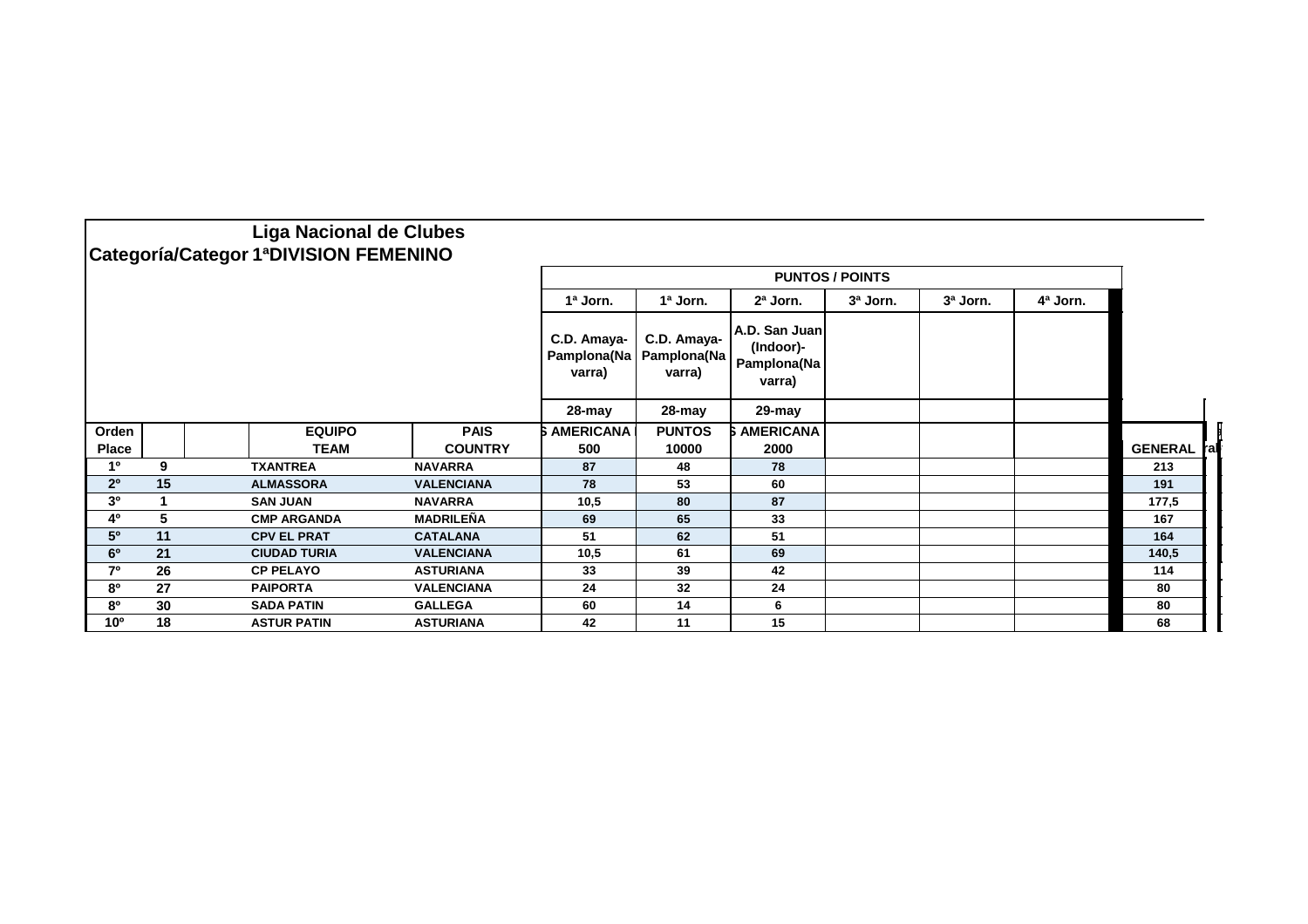





|                     |                     |                                           | <b>LIGA NACIONAL DE CLUBES</b>   |               |                           |                      |                      |
|---------------------|---------------------|-------------------------------------------|----------------------------------|---------------|---------------------------|----------------------|----------------------|
|                     | Categoría/Category: | <b>3ªDIVISION FEMENINO</b>                |                                  |               | Hora Finalización Prueba: |                      | 29/05/2022 16:41     |
| Lugar/Place:        |                     | A.D. San Juan (Indoor)-Pamplona (Navarra) |                                  |               |                           | Hora Impresión acta: | 29/05/2022 16:41     |
| Fecha/Date:         |                     | 29-may-22                                 |                                  |               |                           |                      |                      |
| <b>Prueba/Race:</b> |                     | 2.000                                     | <b>RELEVOS AMERICANA EQUIPOS</b> |               |                           |                      | <b>FINAL</b>         |
| Orden               | Cod.Eq              | <b>EQUIPO</b>                             | Feder./PAIS                      | <b>Puntos</b> | <b>TIEMPO/TIME</b>        | Vel./Speed           | <b>Observaciones</b> |
| <b>Place</b>        | Number              | <b>TEAM</b>                               | Feder./COUNTRY                   | <b>Points</b> | h:mm:mm,mil.              | <b>KM/H</b>          | <b>Observations</b>  |
| 01º                 | 34                  | <b>MARIANISTAS ZARAGOZA</b>               | <b>ARAGONESA</b>                 | 141           |                           |                      |                      |
| 02°                 | 17                  | <b>ALMASSORA</b>                          | <b>VALENCIANA</b>                | 132           |                           |                      |                      |
| 03 <sup>o</sup>     | 4                   | <b>SAN JUAN</b>                           | <b>NAVARRA</b>                   | 123           |                           |                      |                      |
| $04^{\circ}$        | 59                  | <b>CUELEBRE</b>                           | <b>ASTURIANA</b>                 | 114           |                           |                      |                      |
| 05°                 | 24                  | <b>ROLLER ALMASSORA</b>                   | <b>VALENCIANA</b>                | 105           |                           |                      |                      |
| 06 <sup>o</sup>     | 38                  | <b>CD AMAYA</b>                           | <b>NAVARRA</b>                   | 96            |                           |                      |                      |
| 07°                 | 29                  | <b>PAIPORTA</b>                           | <b>VALENCIANA</b>                | 87            |                           |                      |                      |
| <b>08°</b>          | 14                  | <b>CPV EL PRAT</b>                        | <b>CATALANA</b>                  | 78            |                           |                      |                      |
| 09 <sup>o</sup>     | 46                  | <b>SEGI-2MIL6</b>                         | <b>ARAGONESA</b>                 | 69            |                           |                      |                      |
| 10 <sup>o</sup>     | 56                  | <b>BFH BURGOS</b>                         | <b>CASTILLA LEON</b>             | 60            |                           |                      |                      |
| 11 <sup>°</sup>     | 20                  | <b>ASTUR PATIN</b>                        | <b>ASTURIANA</b>                 | 51            |                           |                      |                      |
| 12 <sup>o</sup>     | 58                  | <b>AL-ANDALUS</b>                         | <b>ANDALUZA</b>                  | 42            |                           |                      |                      |
| 13 <sup>o</sup>     | 25                  | <b>CIUDAD TURIA</b>                       | <b>VALENCIANA</b>                | 33            |                           |                      |                      |
| 14 <sup>0</sup>     | 54                  | <b>CD ROLLING LEMONS</b>                  | <b>CASTILLA LEON</b>             | 24            |                           |                      |                      |
| 15 <sup>o</sup>     | 51                  | <b>NUEVO OVIEDO</b>                       | <b>ASTURIANA</b>                 | 15            |                           |                      |                      |
| 16 <sup>o</sup>     | 44                  | <b>AVANT</b>                              | <b>VALENCIANA</b>                | 6             |                           |                      |                      |









### REAL FEDERACIÓN ESPAÑOLA DE PATINAJE CIF Q-2878030-B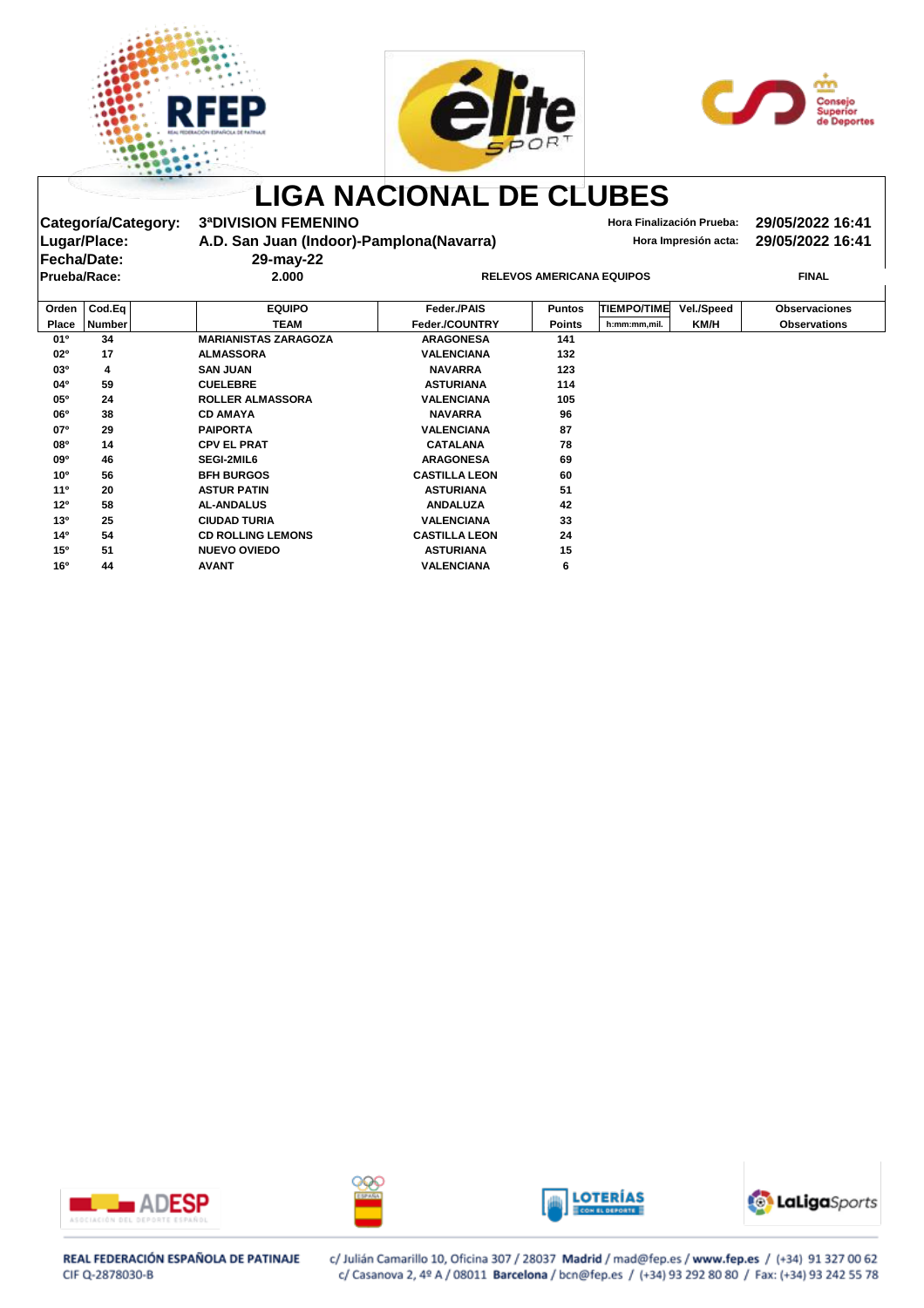





# **LIGA NACIONAL DE CLUBES**

**Fecha/Date: 29-may.-22**

**Categoría/Category: 3ªDIVISION FEMENINO Hora Finalización Prueba: 29/05/2022 16:41 A.D. San Juan (Indoor)-Pamplona(Navarra)** *praimersión acta:* **29/05/2022 16:41** 

**Prueba/Race: 2000 RELEVOS AMERICANA EQUIPOS FINAL**

|                 | Orden Cod.Eq. | <b>PATINADOR/A</b>                     | <b>EQUIPO</b>                       | Feder./PAIS           | <b>Puntos</b> | <b>TIEMPO/TIME</b> | Vel./Speed | <b>Observaciones</b> |
|-----------------|---------------|----------------------------------------|-------------------------------------|-----------------------|---------------|--------------------|------------|----------------------|
|                 | Orden Team C. | <b>Skater</b>                          | TEAM                                | <b>Feder./COUNTRY</b> | <b>Points</b> | h:mm:mm,mil.       | KM/H       | <b>Observations</b>  |
| 1 <sup>°</sup>  | 287           | <b>BOTERO ARCEIZ, MARIA</b>            | <b>MARIANISTAS ZARAG( ARAGONESA</b> |                       | 35,25         |                    |            |                      |
| 1 <sup>o</sup>  | 288           | <b>CASAS GIL, MARIA</b>                | <b>MARIANISTAS ZARAG(ARAGONESA</b>  |                       | 35,25         |                    |            |                      |
| 1 <sup>o</sup>  | 289           | <b>IBAÑEZ DEL OLMO, ISABEL</b>         | <b>MARIANISTAS ZARAG(ARAGONESA</b>  |                       | 35,25         |                    |            |                      |
| 1 <sup>o</sup>  | 290           | <b>IBAÑEZ DEL OLMO, RAQUEL</b>         | <b>MARIANISTAS ZARAG( ARAGONESA</b> |                       | 35,25         |                    |            |                      |
| 2 <sup>o</sup>  | 315           | <b>ADSUARA FABREGAT, MAR</b>           | <b>ALMASSORA</b>                    | <b>VALENCIANA</b>     | 44            |                    |            |                      |
| 2 <sup>o</sup>  | 316           | <b>BLAZQUEZ GIRONA, CANDELA</b>        | <b>ALMASSORA</b>                    | <b>VALENCIANA</b>     | 44            |                    |            |                      |
| 2 <sup>o</sup>  | 318           | <b>SEGUNDO MUNDINA, CARLA</b>          | <b>ALMASSORA</b>                    | <b>VALENCIANA</b>     | 44            |                    |            |                      |
| 3º              | 293           | AYALA MOLA, ANA MARIA                  | <b>SAN JUAN</b>                     | <b>NAVARRA</b>        | 30,75         |                    |            |                      |
| 3º              | 294           | <b>BENEDIT VAL, CARLA</b>              | <b>SAN JUAN</b>                     | <b>NAVARRA</b>        | 30,75         |                    |            |                      |
| 3º              | 296           | <b>GARRO MARTINEZ, CAROLINA</b>        | <b>SAN JUAN</b>                     | <b>NAVARRA</b>        | 30,75         |                    |            |                      |
| 3º              | 299           | SOMOVILLA FORAL, IRATI                 | <b>SAN JUAN</b>                     | <b>NAVARRA</b>        | 30,75         |                    |            |                      |
| 4º              | 350           | ROBLEDO GARCIA, ANA                    | <b>CUELEBRE</b>                     | <b>ASTURIANA</b>      | 57            |                    |            |                      |
| 4º              | 351           | <b>SUAREZ ANGONES, ICIAR</b>           | <b>CUELEBRE</b>                     | <b>ASTURIANA</b>      | 57            |                    |            |                      |
| 5º              | 346           | <b>MUÑOZ DIAZ, NAIARA</b>              | ROLLER ALMASSORA VALENCIANA         |                       | 35            |                    |            |                      |
| 5º              | 347           | <b>PAULANO BALLESTER, MAR</b>          | ROLLER ALMASSORA VALENCIANA         |                       | 35            |                    |            |                      |
| 5º              | 348           | <b>RUIZ CONTRERAS, PATRICIA</b>        | ROLLER ALMASSORA VALENCIANA         |                       | 35            |                    |            |                      |
| 6º              | 280           | <b>IRIBARREN JULIANI, IRENE</b>        | <b>CD AMAYA</b>                     | <b>NAVARRA</b>        | 24            |                    |            |                      |
| 6º              | 281           | <b>LISARRI LEZAUN, SAIOA</b>           | <b>CD AMAYA</b>                     | <b>NAVARRA</b>        | 24            |                    |            |                      |
| 6º              | 284           | <b>MARTINO GIRONES, CARLA</b>          | <b>CD AMAYA</b>                     | <b>NAVARRA</b>        | 24            |                    |            |                      |
| 6º              | 209           | <b>VERA CASTILLO, JULENE</b>           | <b>CD AMAYA</b>                     | <b>NAVARRA</b>        | 24            |                    |            |                      |
| 7º              | 329           | <b>CANOVAS LIANES, ALICIA</b>          | <b>PAIPORTA</b>                     | <b>VALENCIANA</b>     | 21,75         |                    |            |                      |
| 7º              | 330           | <b>EXPOSITO MENENDEZ, ANNA</b>         | <b>PAIPORTA</b>                     | <b>VALENCIANA</b>     | 21,75         |                    |            |                      |
| 7º              | 332           | <b>MEDINA JARAMILLO, CYNTHIA</b>       | <b>PAIPORTA</b>                     | <b>VALENCIANA</b>     | 21,75         |                    |            |                      |
| 7º              | 333           | SERRANO DE LAS HERAS, ARIADN/ PAIPORTA |                                     | <b>VALENCIANA</b>     | 21,75         |                    |            |                      |
| 8º              | 321           | <b>ESCOIN ALVARES, OLIVIA</b>          | <b>CPV EL PRAT</b>                  | <b>CATALANA</b>       | 19,5          |                    |            |                      |
| 8º              | 322           | LLOP IZQUIERDO, HANNAH                 | <b>CPV EL PRAT</b>                  | <b>CATALANA</b>       | 19,5          |                    |            |                      |
| 8º              | 323           | <b>LOPEZ GARCIA, ERIKA</b>             | <b>CPV EL PRAT</b>                  | <b>CATALANA</b>       | 19,5          |                    |            |                      |
| 8º              | 324           | <b>MARTINEZ MARTIN, NOELIA</b>         | <b>CPV EL PRAT</b>                  | <b>CATALANA</b>       | 19,5          |                    |            |                      |
| 9º              | 305           | <b>GARCIA SEGURA, SANDRA</b>           | <b>SEGI-2MIL6</b>                   | <b>ARAGONESA</b>      | 17,25         |                    |            |                      |
| 9º              | 306           | <b>GIL PELLÓN, CARLA</b>               | <b>SEGI-2MIL6</b>                   | <b>ARAGONESA</b>      | 17,25         |                    |            |                      |
| 9º              | 307           | <b>GÓMEZ SIERRA, LUCIA</b>             | <b>SEGI-2MIL6</b>                   | <b>ARAGONESA</b>      | 17,25         |                    |            |                      |
| 9º              | 308           | <b>MAGRO GARBAJOSA, LUCIA</b>          | SEGI-2MIL6                          | <b>ARAGONESA</b>      | 17,25         |                    |            |                      |
| $10^{\circ}$    | 338           | <b>GARCIA HERNANDO, IRENE</b>          | <b>BFH BURGOS</b>                   | <b>CASTILLA LEON</b>  | 20            |                    |            |                      |
| 10 <sup>°</sup> | 339           | ORDOÑEZ MARTINEZ, ALBA                 | <b>BFH BURGOS</b>                   | <b>CASTILLA LEON</b>  | 20            |                    |            |                      |
| 10 <sup>°</sup> | 340           | PEREDA RODRIGO, PAULA                  | <b>BFH BURGOS</b>                   | <b>CASTILLA LEON</b>  | 20            |                    |            |                      |
| 11 <sup>°</sup> | 310           | <b>INIESTA CASTELLANOS, SHEILA</b>     | <b>ASTUR PATIN</b>                  | <b>ASTURIANA</b>      | 17            |                    |            |                      |
| 11 <sup>°</sup> | 313           | ROBLEDO TROITIÑO, LISA                 | <b>ASTUR PATIN</b>                  | <b>ASTURIANA</b>      | 17            |                    |            |                      |
| 11 <sup>°</sup> | 314           | <b>ROJAS BRAGA, SOFIA</b>              | <b>ASTUR PATIN</b>                  | <b>ASTURIANA</b>      | 17            |                    |            |                      |
| 12 <sup>°</sup> | 341           | ALCAIDE LEÓN, BLANCA                   | <b>AL-ANDALUS</b>                   | <b>ANDALUZA</b>       | 14            |                    |            |                      |
| 12 <sup>°</sup> | 343           | ROLDÁN FREY, CRISTINA MARÍA            | <b>AL-ANDALUS</b>                   | <b>ANDALUZA</b>       | 14            |                    |            |                      |
| 12 <sup>°</sup> | 344           | YÁÑEZ MACÍAS, ALBA                     | <b>AL-ANDALUS</b>                   | <b>ANDALUZA</b>       | 14            |                    |            |                      |
| 13 <sup>°</sup> | 334           | <b>ALMODOVAR GINER, MAITE</b>          | <b>CIUDAD TURIA</b>                 | <b>VALENCIANA</b>     | 11            |                    |            |                      |
| 13º             | 335           | <b>CABRERA CASINO, EVA</b>             | <b>CIUDAD TURIA</b>                 | <b>VALENCIANA</b>     | 11            |                    |            |                      |
| 13º             | 336           | <b>COLÁS PALACIOS, NADIA</b>           | <b>CIUDAD TURIA</b>                 | <b>VALENCIANA</b>     | 11            |                    |            |                      |
|                 |               |                                        |                                     |                       |               |                    |            |                      |









REAL FEDERACIÓN ESPAÑOLA DE PATINAJE CIF Q-2878030-B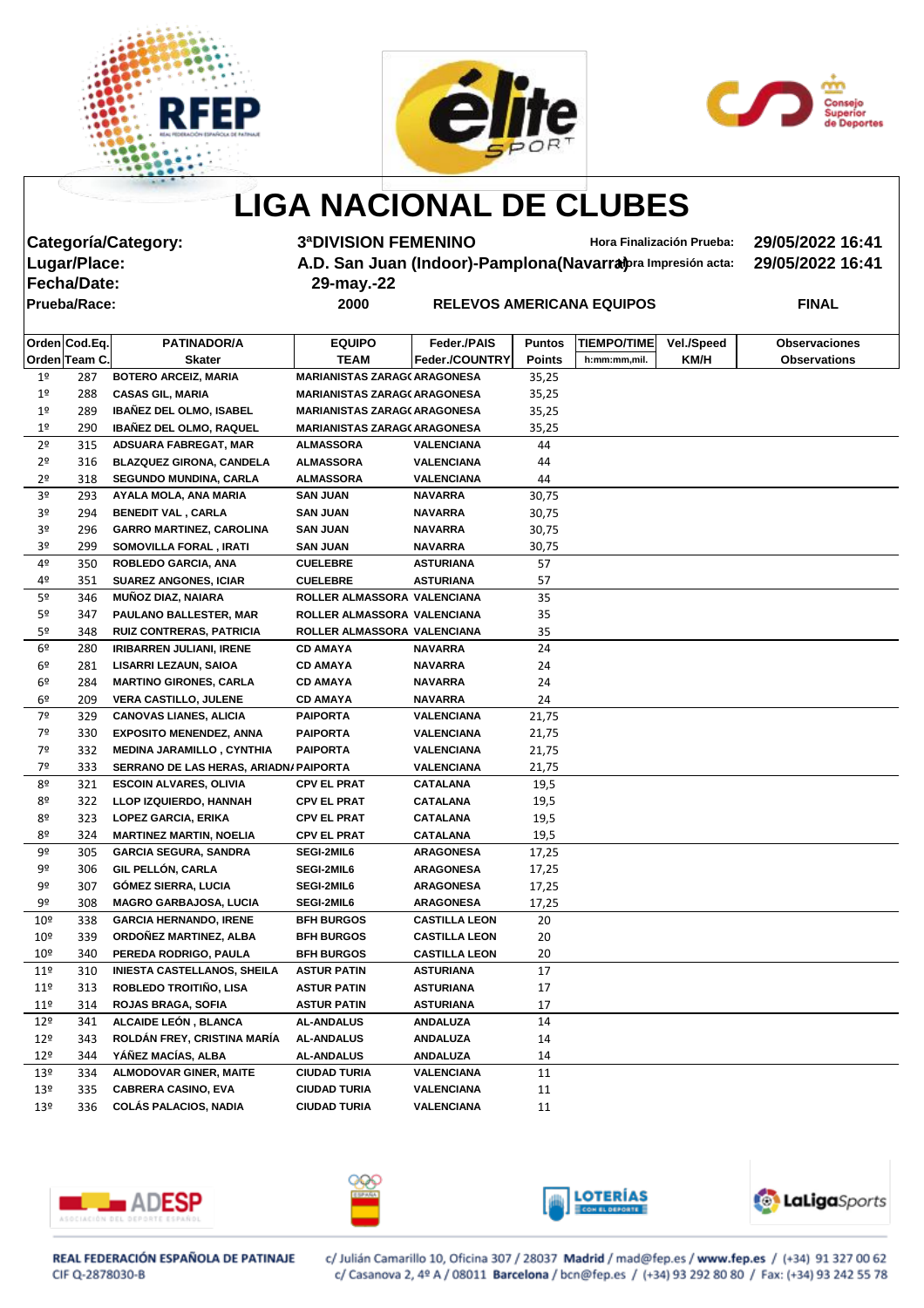





# **LIGA NACIONAL DE CLUBES**

**Fecha/Date: 29-may.-22**

**Categoría/Category: 3ªDIVISION FEMENINO Hora Finalización Prueba: 29/05/2022 16:41** Lugar/Place: **A.D. San Juan (Indoor)-Pamplona(Navarra**)**pra Impresión acta:** 29/05/2022 16:41

**Prueba/Race: 2000 RELEVOS AMERICANA EQUIPOS FINAL**

|                 | Orden Cod.Eq. | <b>PATINADOR/A</b>               | <b>EQUIPO</b>                          | Feder / PAIS          | <b>Puntos</b> | <b>TIEMPO/TIME</b> | <b>Vel./Speed</b> | <b>Observaciones</b> |
|-----------------|---------------|----------------------------------|----------------------------------------|-----------------------|---------------|--------------------|-------------------|----------------------|
|                 | OrdenlTeam C. | <b>Skater</b>                    | TEAM                                   | <b>Feder./COUNTRY</b> | <b>Points</b> | h:mm:mm,mil.       | KM/H              | <b>Observations</b>  |
| 14º             | 301           | <b>GONZALEZ ANTON, IRENE</b>     | <b>CD ROLLING LEMONS CASTILLA LEON</b> |                       | 6             |                    |                   |                      |
| 14º             | 302           | <b>GUTIERREZ SANTOS, ADRIANA</b> | <b>CD ROLLING LEMONS CASTILLA LEON</b> |                       | 6             |                    |                   |                      |
| 149             | 303           | <b>MARTIN ARRANZ, JIMENA</b>     | <b>CD ROLLING LEMONS CASTILLA LEON</b> |                       | 6             |                    |                   |                      |
| 14 <sup>9</sup> | 304           | <b>PARIENTE CILLEROS, ANDREA</b> | <b>CD ROLLING LEMONS CASTILLA LEON</b> |                       | 6             |                    |                   |                      |
| 15 <sup>°</sup> | 352           | <b>ALONSO ALVAREZ, BEATRIZ</b>   | <b>NUEVO OVIEDO</b>                    | <b>ASTURIANA</b>      | 5             |                    |                   |                      |
| 15 <sup>°</sup> | 353           | <b>IGLESIAS CASO, PRISCILA</b>   | <b>NUEVO OVIEDO</b>                    | <b>ASTURIANA</b>      | 5             |                    |                   |                      |
| 15 <sup>°</sup> | 354           | <b>IGLESIAS SIXTO, ANDREA</b>    | <b>NUEVO OVIEDO</b>                    | <b>ASTURIANA</b>      | 5             |                    |                   |                      |
| 16 <sup>9</sup> | 355           | <b>BLANCO VILA, MARIA</b>        | <b>AVANT</b>                           | <b>VALENCIANA</b>     | 1,5           |                    |                   |                      |
| 16 <sup>°</sup> | 356           | <b>CANDELA GARCIA, EVA</b>       | <b>AVANT</b>                           | <b>VALENCIANA</b>     | 1,5           |                    |                   |                      |
| 16 <sup>9</sup> | 358           | MILAN CASTAÑO, NADIA             | <b>AVANT</b>                           | <b>VALENCIANA</b>     | 1,5           |                    |                   |                      |
| 16 <sup>°</sup> | 359           | PARDO MONRABAL, LAURA            | <b>AVANT</b>                           | <b>VALENCIANA</b>     | 1,5           |                    |                   |                      |
|                 |               |                                  |                                        |                       |               |                    |                   |                      |









REAL FEDERACIÓN ESPAÑOLA DE PATINAJE CIF Q-2878030-B